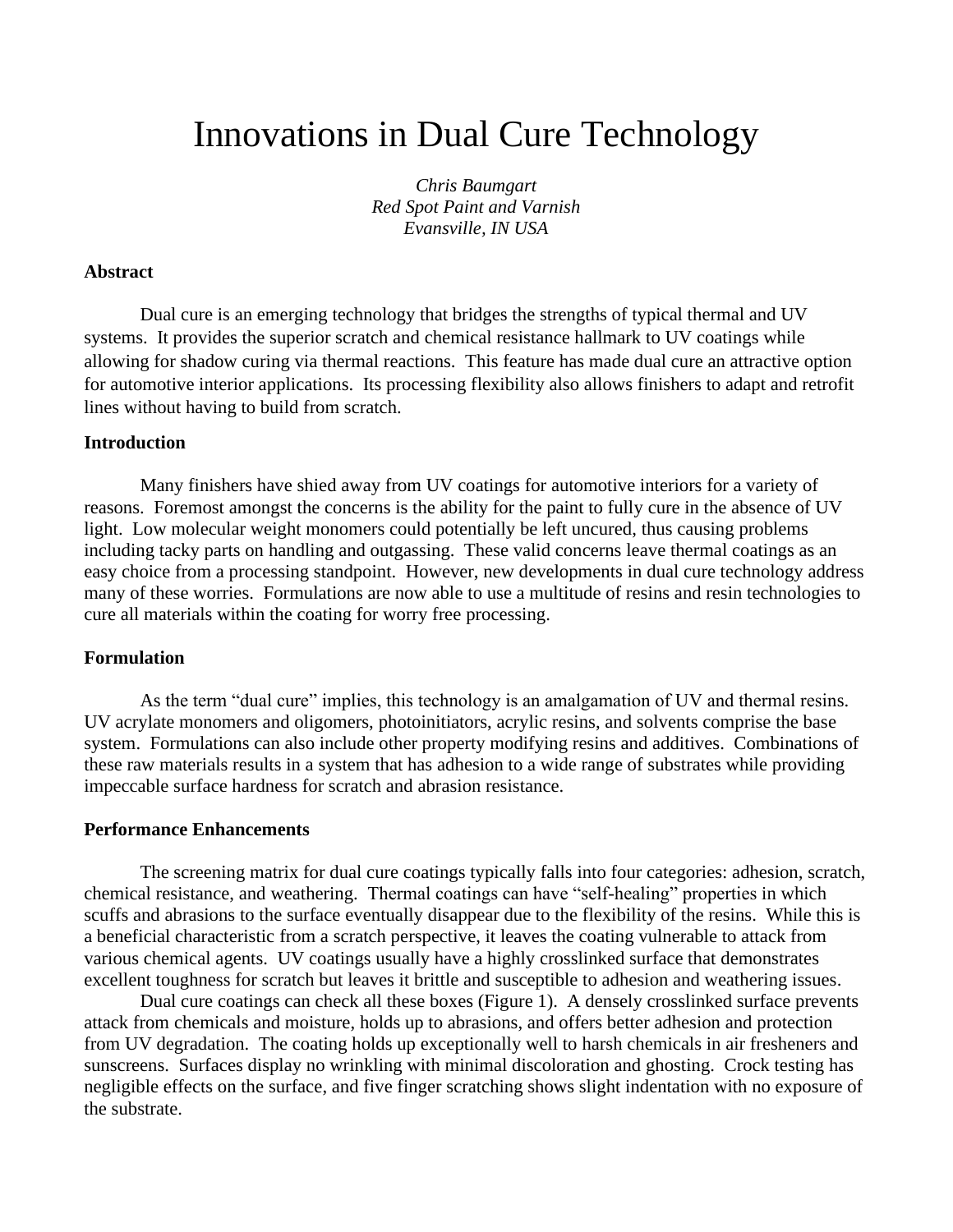|            |                              | Scratch                 |                            |                 | <b>VW Microscratch</b>  |                         | <b>Ford Microscratch</b> |                         |                        |                        | Martindale           | Linear<br>Abrasion |             |
|------------|------------------------------|-------------------------|----------------------------|-----------------|-------------------------|-------------------------|--------------------------|-------------------------|------------------------|------------------------|----------------------|--------------------|-------------|
| Basecoat   | Topcoat                      | 1mm 5-Finger<br>6.8.10N | 7mm 5-Finger<br>8, 10, 12N | 10N<br>Erichsen | 20%<br>Gloss<br>Retent. | 20%<br>Gloss<br>Retent. | 20%<br>Gloss<br>Retent.  | Post<br>Gloss<br>24 hrs | 24 Hrs. %<br>Retention | Post<br>Gloss<br>7 dav | 7 dav %<br>Retention | % Gloss<br>Retent. | Appearance  |
| Thermal BC | Thermal topcoat 1            | Fail - 6N               | <b>IFail - 8N</b>          | <b>Pass</b>     | 35.66                   | 56.18                   | 35.66                    | 50.10                   | 56.18                  | 47.31                  | 53.06                | 43.56              | Pass        |
| Thermal BC | Thermal topcoat 2            | Fail - 6N               | Fail - 8N                  | lPass.          | 41.69                   | 83.38                   | 41.69                    | 73.73                   | 83.38                  | 66.27                  | 74.94                | 57.18              | Pass        |
|            | Thermal BC UV topcoat 1      | Fail - 6N               | <b>Pass</b>                | Pass            | 85.72                   | 91.01                   | 85.72                    | 79.66                   | 91.01                  | 85.46                  | 97.64                | 91.43              | Pass        |
|            | Thermal BC UV topcoat 2      | Fail - 6N               | Pass                       | Pass            | 70.21                   | 76.49                   | 70.21                    | 68.23                   | 76.49                  | 71.64                  | 80.32                | 97.12              | Pass        |
| Thermal BC | UV topcoat 3                 | Fail - 6N               | <b>Pass</b>                | Pass            | 81.63                   | 75.76                   | 81.63                    | 66.97                   | 75.76                  | 74.79                  | 84.60                | 91.51              | <b>Pass</b> |
|            | Thermal BC Dual Cure topcoat | Pass                    | Pass                       | Pass            | 93.37                   | 93.04                   | 93.37                    | 82.43                   | 93.04                  | 89.61                  | 100.00               | 98.54              | Pass        |
| none       | Dual Cure tinted topcoat     | <b>Pass</b>             | Pass                       | Pass            | 97.36                   | 97.82                   | 97.36                    | 85.10                   | 97.82                  | 84.87                  | 97.67                | 99.08              | Pass        |

|          |                              | Air Freshener |             | <b>VW Sunscreen</b> |             | <b>VW Handcream</b> |              |      | <b>Chrysler Suntan</b> |                                | <b>GM Sunscreen/DEET</b> |                        |      |
|----------|------------------------------|---------------|-------------|---------------------|-------------|---------------------|--------------|------|------------------------|--------------------------------|--------------------------|------------------------|------|
|          |                              |               | 6N 5-       |                     | 10N         | 1 <sub>mm</sub>     |              | 10N  |                        |                                | 6N 5-                    |                        |      |
| Basecoat | Topcoat                      | Appearancel   | Finger      | Appearance          | Erichsen    | Adh.                | Appearance   |      |                        | Erichsen   1mm Adh. Appearance | Finger                   | Appearance 6N 5-Finger |      |
|          | Thermal BC Thermal topcoat 1 | Fail          | Fail        | Fail                | Pass        | lPass               | Fail         | Pass | Pass                   | Fail                           | <b>Pass</b>              | Fail                   | Pass |
|          | Thermal BC Thermal topcoat 2 | Fail          | lFail       | Fail                | <b>Pass</b> | lPass:              | <b>Fail</b>  | Pass | <b>Pass</b>            | <b>IFail</b>                   | Pass                     | <b>Fail</b>            | Pass |
|          | Thermal BC IUV topcoat 1     | Fail          | <b>Pass</b> | Pass                | Pass        | Pass                | <b>Pass</b>  | Pass | Pass                   | <b>Pass</b>                    | Pass                     | <b>Pass</b>            | Pass |
|          | Thermal BC IUV topcoat 2     | Fail          | Pass        | Pass                | Pass        | lPass.              | <b>Pass</b>  | Pass | Pass                   | <b>Pass</b>                    | lPass                    | Pass                   | Pass |
|          | Thermal BC IUV topcoat 3     | Fail          | <b>Pass</b> | Pass                | lPass       | lPass.              | lPass        | Pass | Pass                   | <b>Pass</b>                    | <b>Pass</b>              | <b>Pass</b>            | Pass |
|          | Thermal BC Dual Cure topcoat | Pass          | lPass       | Pass                | Pass        | Pass                | <b>IPass</b> | Pass | Pass                   | <b>IPass</b>                   | <b>Pass</b>              | <b>IPass</b>           | Pass |
| none     | Dual Cure tinted topcoat     | Pass          | Pass        | Pass                | Pass        | Pass                | <b>Pass</b>  | Pass | Pass                   | <b>Pass</b>                    | Pass                     | <b>Pass</b>            | Pass |

|                 |                              |            | Ford Xenon - 2406.4 kis         |                               |
|-----------------|------------------------------|------------|---------------------------------|-------------------------------|
| <b>Basecoat</b> | Topcoat                      | Appearance | Post<br>Watersoak<br>Appearance | Post<br>Watersoak<br>Adhesion |
|                 | Thermal BC Thermal topcoat 1 | Pass       | Pass                            | Fail                          |
|                 | Thermal BC Dual Cure topcoat | Pass       | Pass                            | Pass                          |
| Inone           | Dual Cure tinted topcoat     | Pass       | Pass                            | Pass                          |

Figure 1

# **Processing**

Just as there are multiple ways to formulate a dual cure coating, there are also numerous ways in which it can be processed. Dual cure coatings only have two processing requirements: an oven for the thermal cure and UV lamps for acrylate cure. This allows finishers the ability to retrofit existing paint lines without the necessity of building new ones. Dual cure coatings are commonly processed using one of two basic formats: pre-bake followed by UV cure and UV cure followed by post bake (Figure 2). A paint line set up for thermal technology typically has a spray booth with guns for primers, basecoats, and clearcoats, followed by a convection or IR oven. Adding a bank of UV lamps at the end of the oven is the only thing needed to ensure complete cure. This adaptability allows finishers to create new lines with smaller footprints or modify existing lines to ensure full capacity.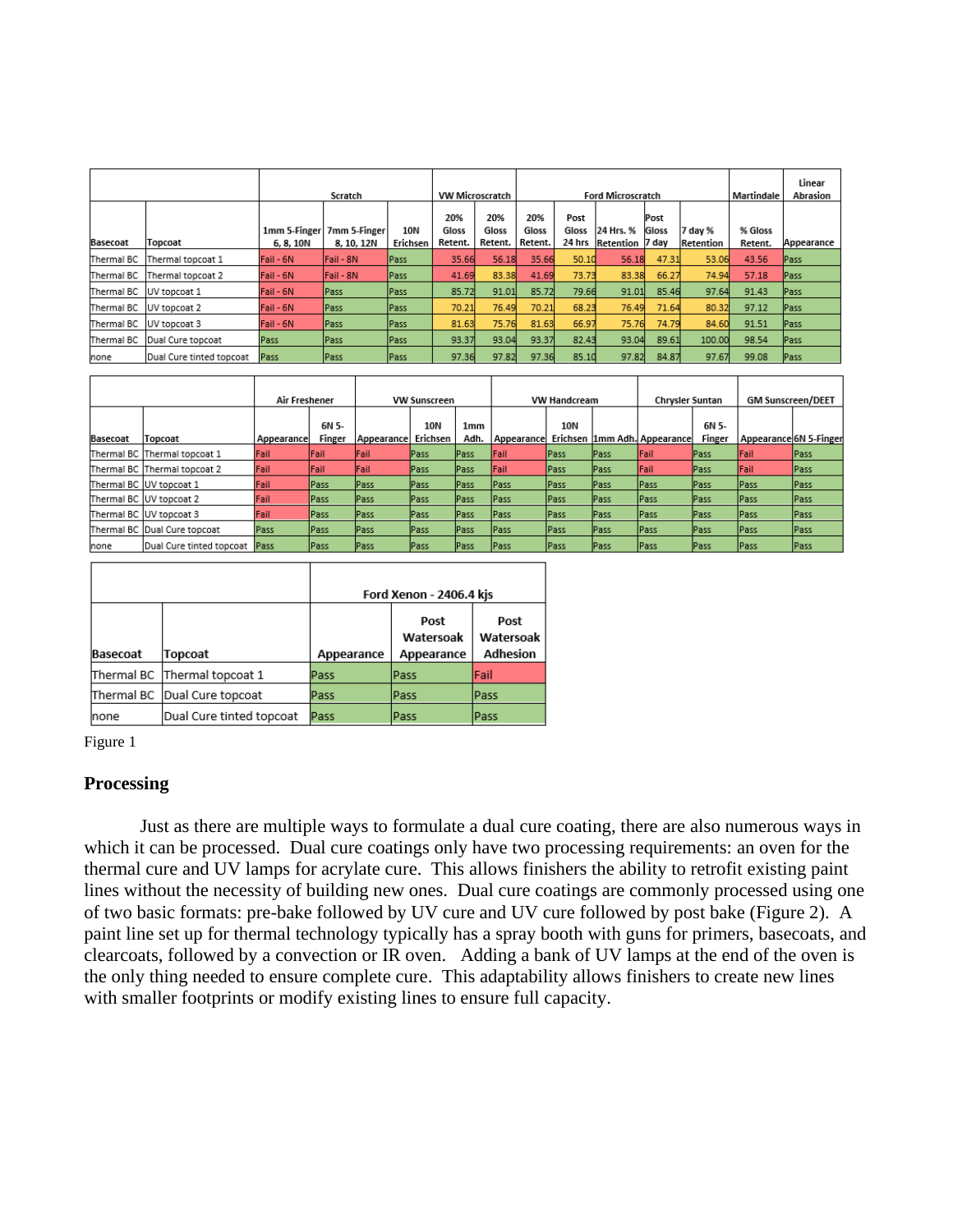



# **Considerations**

One of the biggest obstacles with dual cure technology is the limited color palate. Most UV systems are clear or lightly pigmented as tints can interfere with the cure. Pigments, pearls, and metallic flakes can all inhibit the cure by scattering UV radiation and preventing enough light waves from penetrating deep into the coating (Figure 3). The result of this is uncured acrylate near the substrate interface. The higher the film build of these pigmented coatings, the worse the cure.



Figure 3

In order to sidestep this hinderance, one of two methods can be applied. First, dual cure coatings can be formulated with photoinitiators that absorb in the 360-380 nanometer range. These so called "through-cure" photoinitiators are reactive with longer wavelengths of energy that are emitted from the UV lamps. The longer waves penetrate further into the coating and allow for a better cure close to the substrate.

The second method to overcoming cure related issues is to change the spectral output of the UV lamps. Standard UV paint lines are equipped with mercury bulbs (commonly referred to as H bulbs). H bulbs produce energy with shorter wavelengths and are suitable for curing thin and non-pigmented coatings. D bulbs (iron doped) and V bulbs (gallium doped) produce longer waves of energy that are particularly good at curing thick or pigmented coatings. To get a more complete cure, either D bulbs, V